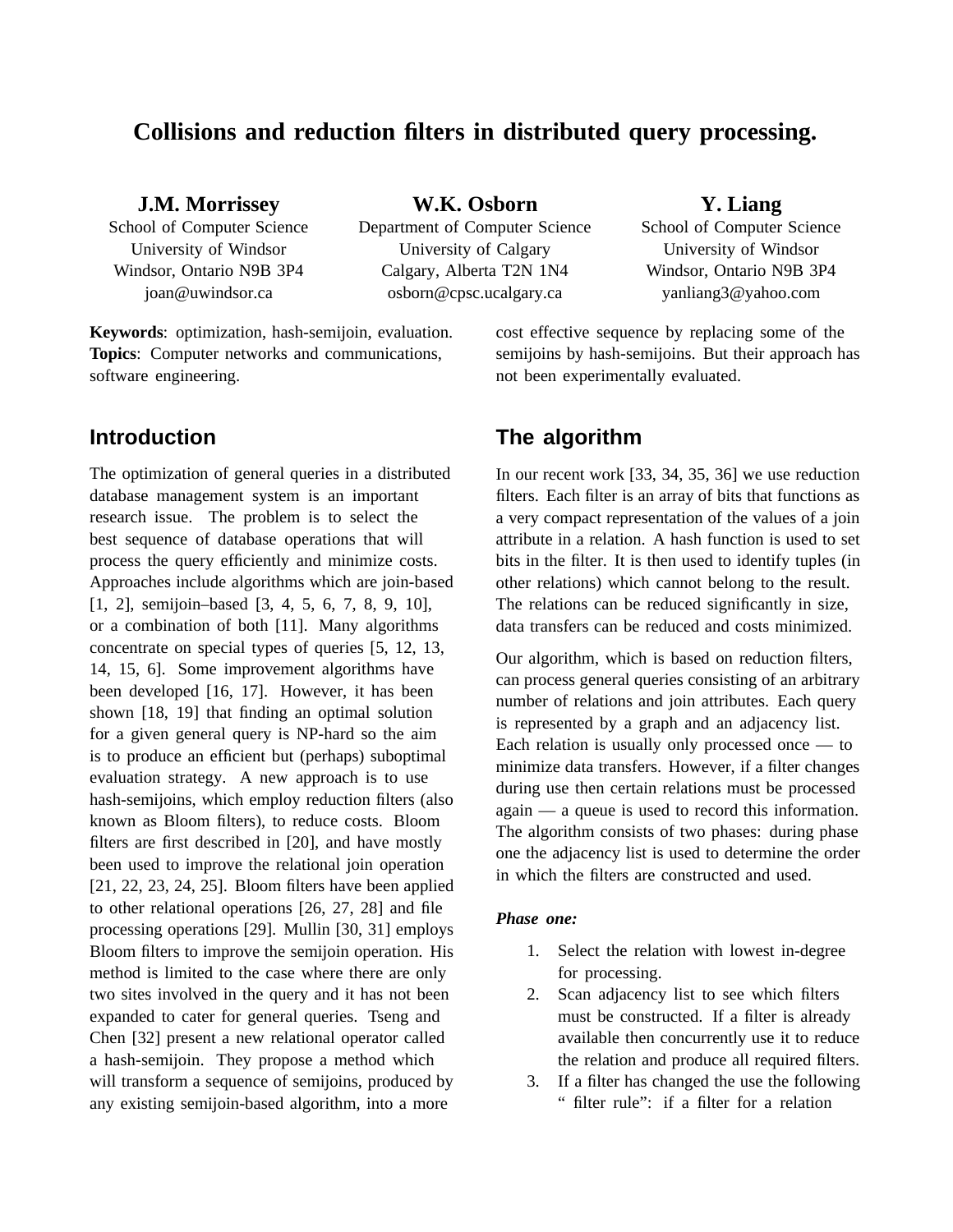changes then add that relation to the queue only if it has already been processed; it is not already on the queue; and it is not the most recently processed relation.

- 4. Use adjacency list to "remove edges" from query graph — that is, reduce the in-degree of each relation in the list by 1.
- 5. Mark relation as processed.

Repeat all steps until each relation has been processed once.

#### *Phase two:*

- 1. Remove relation from queue.
- 2. Reduce relation using all appropriate filters.
- 3. If a filter changes then use the "filter rule".

Repeat all steps until the queue is empty.

Early experiments showed that our algorithm could reduce data transfers very substantially [33]. But this work had one serious limitation — we used a "perfect" hash function which meant that collisions were not possible. However, in a real-world database collisions in the reduction filter<sup>1</sup> are a reality and a problem. Such collisions mean that the hash-semijoin cannot achieve the same amount of reduction as a traditional semijoin would. In this paper we investigate the effect that collisions have on the performance of our algorithm. We expected that collisions would seriously hinder the algorithm and drastically affect our performance rates.

### **The experiments**

We have an experimental framework consisting of a collection of software to generate random queries with certain characteristics. Software is also used to generate the relations needed to execute each query. We assume a distributed relational database management system connected via a point to point network. There is no fragmentation nor replication. We consider only select-project-join (SPJ) queries, each consisting of a number of relations located at

different sites which must be joined and the result made available at the query site. To evaluate, we compare our method not against another algorithm but against the effects of a "full reducer" — an algorithm which reduces the relations to just those tuples which can be part of the final result. We believe that this method is more objective and gives a better assessment of the performance of the algorithm.

We designed a number of experiments to investigate the effects of collisions on the performance of the algorithm. In the first experiment we executed and optimized queries using a "perfect" hash function, one in which no collisions are possible. This gives a benchmark performance for the rest of the experiments. In the second experiment we simulate one non-perfect hash function and use a single filter for each joining attribute in each relation. Our framework allows us to specify and guarantee a certain percentage of collisions in the filter, so we can test the performance of the algorithm with different collision rates. (For full details of how we generated the different collision levels see [37]). At each collision rate we generated and executed 600 random queries, where each relation has between 200 and 600 tuples; the active domains had between 150 and 250 values; the selectivity of each attribute was set between 0.5 and 0.95; and each relation had approximately 75% of the joining attributes. For convenience the queries are grouped by type, where type 3–2 means that the query has three relations and two join-attributes. The objective was to investigate how different levels of collisions affected the performance of the algorithm. Our "performance measure" is the reduction achieved as a percentage of the full reduction possible. So a reduction of 70% means that our algorithm removed 70% of the tuples that would be removed by a full reducer algorithm.

In the third experiment we simulate two different hash functions and using the same percentages of collisions, we investigate how the use of two filters per joining attribute in each relation improves the performance of the algorithm.

 $<sup>1</sup>$  A collision occurs when two attribute values</sup> hash to the same address in the filter.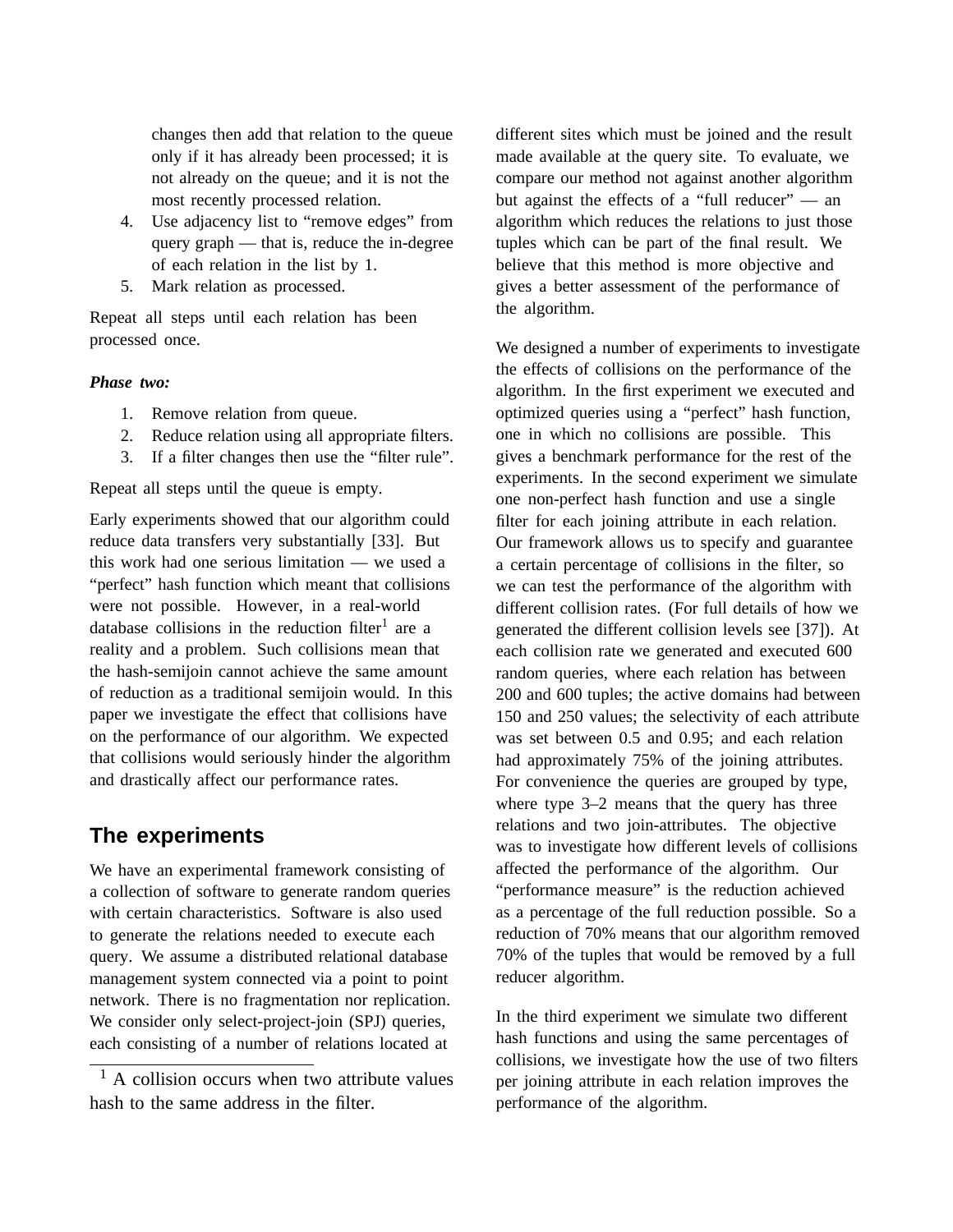The result tables are presented below:

| Type    | Average<br>reduction $(\%)$ | Percentage of queries<br>fully reduced |
|---------|-----------------------------|----------------------------------------|
| $3 - 2$ | 93.40                       | 49                                     |
| $3 - 3$ | 93.50                       | 84                                     |
| $3-4$   | 100                         | 100                                    |
| $4 - 2$ | 97.68                       | 67                                     |
| $4 - 3$ | 98.50                       | 92                                     |
| $4 - 4$ | 99.82                       | 99                                     |
| $5 - 2$ | 99.14                       | 89                                     |
| $5 - 3$ | 99.45                       | 97                                     |
| $5 - 4$ | 100                         | 100                                    |
| $6 - 2$ | 99.81                       | 92                                     |
| $6 - 3$ | 99.67                       | 99                                     |
| $6 - 4$ | 100                         | 100                                    |
| Avg     | 98.41                       | 89                                     |

| <b>Type</b> | 10%   | 20%   | 30%   | 40%   | 50%   |
|-------------|-------|-------|-------|-------|-------|
| $3-2$       | 85.53 | 89.14 | 88.63 | 88.91 | 87.53 |
| $3 - 3$     | 96.45 | 96.44 | 96.13 | 96.55 | 96.77 |
| $3-4$       | 97.48 | 98.20 | 98.11 | 97.99 | 97.86 |
| $4 - 2$     | 93.46 | 96.88 | 95.03 | 95.06 | 93.12 |
| 4-3         | 98.53 | 97.98 | 98.14 | 98.55 | 98.36 |
| $4 - 4$     | 98.79 | 99.95 | 100   | 99.25 | 99.33 |
| $5-2$       | 97.76 | 98.09 | 97.30 | 97.41 | 97.39 |
| $5 - 3$     | 99.35 | 98.99 | 99.20 | 99.33 | 98.46 |
| $5 - 4$     | 100   | 99.63 | 100   | 99.28 | 99.56 |
| $6 - 2$     | 99.37 | 99.30 | 99.41 | 99.02 | 99.01 |
| $6 - 3$     | 100   | 99.48 | 99.65 | 100   | 99.99 |
| $6 - 4$     | 100   | 100   | 100   | 100   | 100   |
| Avg         | 97.84 | 97.63 | 97.61 | 97.28 | 97.83 |

Table 3 Average reduction for 10%–50% collisions using two filters.

Table 1 Results for queries with no collisions.

| Type    | 10%   | 20%   | 30%   | 40%   | 50%   |
|---------|-------|-------|-------|-------|-------|
| $3-2$   | 87.56 | 87.10 | 84.44 | 78.52 | 80.39 |
| $3 - 3$ | 95.82 | 94.62 | 88.65 | 89.53 | 85.10 |
| $3-4$   | 99.21 | 98.89 | 97.86 | 98.23 | 98.67 |
| $4 - 2$ | 94.63 | 92.88 | 92.43 | 90.49 | 87.88 |
| $4 - 3$ | 97.83 | 95.61 | 96.52 | 97.34 | 95.35 |
| $4 - 4$ | 100   | 100   | 100   | 98.99 | 99.23 |
| $5-2$   | 98.58 | 97.80 | 96.53 | 96.06 | 93.57 |
| $5 - 3$ | 99.67 | 98.65 | 97.89 | 98.72 | 97.56 |
| $5-4$   | 99.94 | 100   | 100   | 99.23 | 100   |
| $6-2$   | 99.43 | 98.57 | 98.58 | 97.86 | 97.73 |
| $6 - 3$ | 100   | 99.14 | 98.76 | 99.13 | 99.42 |
| $6 - 4$ | 99.98 | 99.79 | 100   | 100   | 99.95 |
| Avg     | 97.72 | 96.92 | 95.97 | 95.34 | 94.57 |

Table 2 Average reduction for 10%–50% collisions using a single filter.

|            | Сонімон тако. |             |                   |       |       |  |  |
|------------|---------------|-------------|-------------------|-------|-------|--|--|
|            | 10%           | 20%         | 30%               | 40%   | 50%   |  |  |
| 1 filter   | 74.66         | 70.66 68.00 |                   | 65.08 | 61.92 |  |  |
| 2 filters  | 81.00         |             | 81.33 79.75 79.33 |       | 76.50 |  |  |
| Difference | 6.34          | 10.67       | 11.75             | 14.25 | 14.58 |  |  |

Collision rates:

Table 4 Average number of queries fully reduced, averaged over all query types, at 10%-50% collision rates.

### **Conclusions**

The results show that, on average, collisions in the filters do not have a huge impact on the performance of the algorithm. Even with 50% of the values colliding we can still reduce relations by over 90%, using either one or two filters. Moreover, it seems that the difference in the average reduction is not significantly affected by the use of a second filter for each joining attribute of each relation. It would appear that the query type has more of an influence on the reduction rate than the percentage of collisions or number of filters used. This is not an unexpected result since, as the number of joining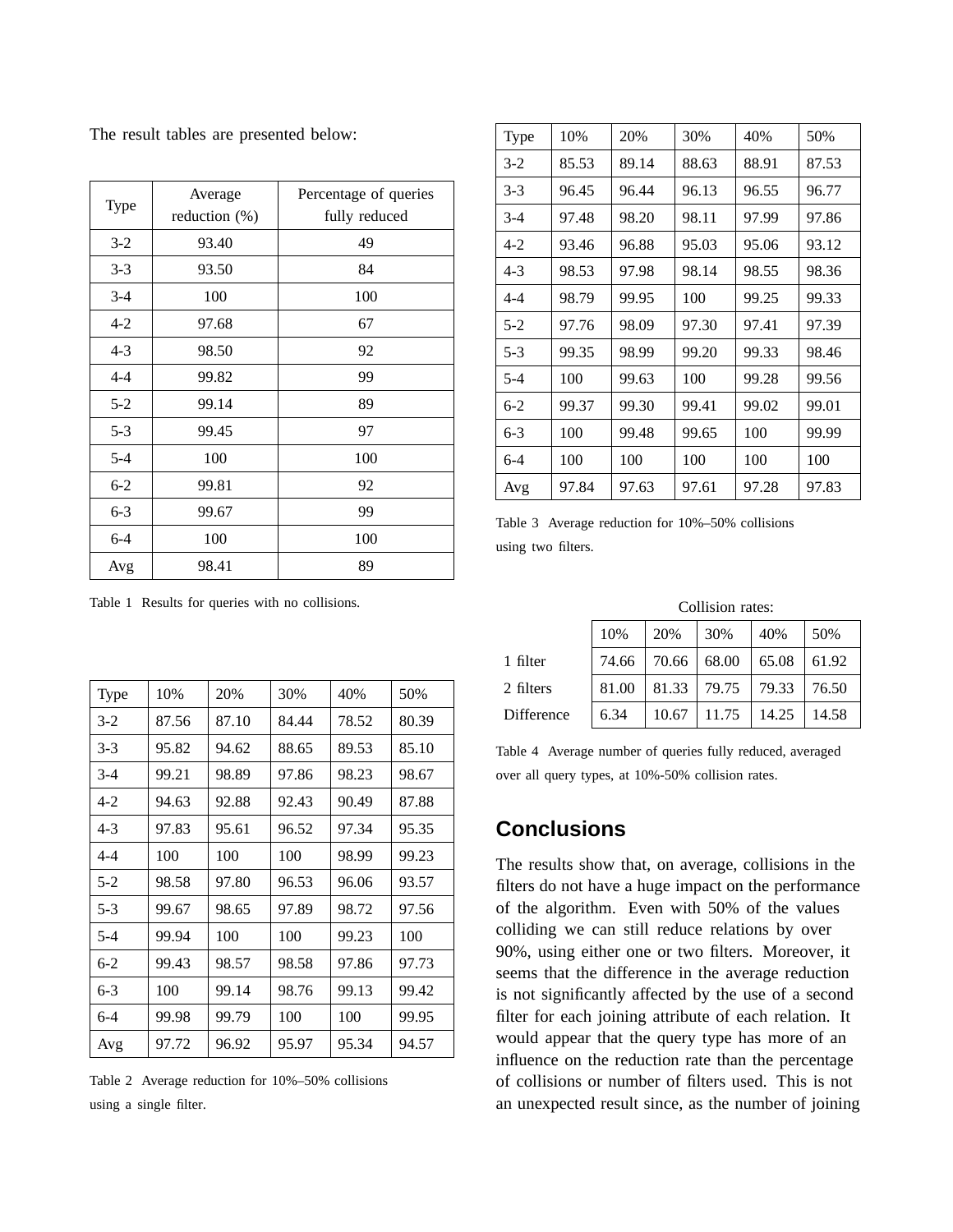attributes increases we use more filters on a relation and this reduces the impact of the collisions.

However, there is a very significant difference in performance when we look at the percentage of queries which were fully reduced<sup>2</sup>. The use of an additional filter for each joining attribute significantly increases the number of queries which are fully reduced. This increase is most marked at the higher collision rates.

The conclusions of this paper are very significant. To our knowledge no one has ever examined the effect of collisions on the performance of a hashsemijoin based algorithm. Our main conclusion is that the collisions, even at 50%, do not significantly affect performance.

A full discussion of the results will be presented at conference time.

### **References**

- [1] J. Ahn and S. Moon, "Optimizing joins between two fragmented relations on a broadcast local network.," *Info. Syst.*, vol. 16(2), pp. 185–198, 1991.
- [2] P. Legato, G. Paletta, and L. Palopoli, "Optimization of join strategies in distributed databases," *Info. Syst.*, vol. 16(4), pp. 363–374, 1991.
- [3] P. Bernstein, N. Goodman, E. Wong, C. Reeve, and J. Rothnie, "Query processing in a system for distributed databases (SDD-1)," *ACM Trans. on Database Systems*, vol. 6(4), pp. 105–128, 1981.
- [4] P. Black and W. Luk, "A new heuristic for generating semi-join programs for distributed query processing," *IEEE COMPSAC*, vol. 581– 588, 1982.
- [5] P. Apers, A. Hevner, and S. Yao, "Optimization algorithms for distributed queries," *IEEE Transactions on Software Engineering, 9(1)*, pp. 51–60, 1983.

 $2$  The relations had been reduced to just those tuples which can participate in the final join.

- [6] L. Chen and V. Li, "Improvement algorithms for semi-join query processing programs in distributed database systems.," *IEEE Trans. on Computers*, vol. 33(11), pp. 959–967, 1984.
- [7] H. Kang and N. Roussopoulos, "Using 2–way semi-joins in distributed query processing," in *Proc. 3rd Int. Conf. on Data Engineering*, pp. 644–650, 1987.
- [8] N. Roussopoulos and H. Kang, "A pipeline n-way join algorithm based on the 2–way semijoin program," *IEEE Trans. on Knowledge and Data Engineering*, vol. 3(4), pp. 486–495, 1991.
- [9] L. Chen and V. Li, "Domain-specific semijoin: a new operation for distributed query processing," *Info. Sci.*, vol. 52, pp. 165–183, 1990.
- [10] C. Wang, V. Li, and A. Chen, "Distributed query optimization by one-shot fixed precision semi-join execution," in *Proc. 7th Int. Conf. on Data Engineering*, pp. 756–763, 1991.
- [11] M. Chen and P. S. Yu, "Combining join and semi-join operations for distributed query processing," *IEEE Transactions on Knowledge and Data Engineering*, vol. 5(3), pp. 534–542, 1993.
- [12] D. Chiu, P. Bernstein, and Y. Ho, "Optimizing chain queries in a distributed database system," *Siam Journal of Computing*, vol. 13(1), pp. 116– 134, 1984.
- [13] A. Chen and V. Li, "A method for interpreting tree queries into optimal semijoin expressions," in *ACM SIGMOD*, 1980.
- [14] D. Chiu and Y. Ho, "Optimizing star queries in a distributed database system," in *VLDB*, pp. 959–967, 1984.
- [15] C. Yu, Z. Ozsoyoglu, and K. Kam, "Optimization of distributed tree queries," *J. Comp. Sys. Sci.*, vol. 29(3), pp. 409–445, 1984.
- [16] P. Boderick, J. Pyra, and J. Riordan, "Correcting execution of distributed queries," in *Proc. of 2nd Int. Symp. on Databases in Parallel and Distributed Systems*, pp. 192–201, 1990.